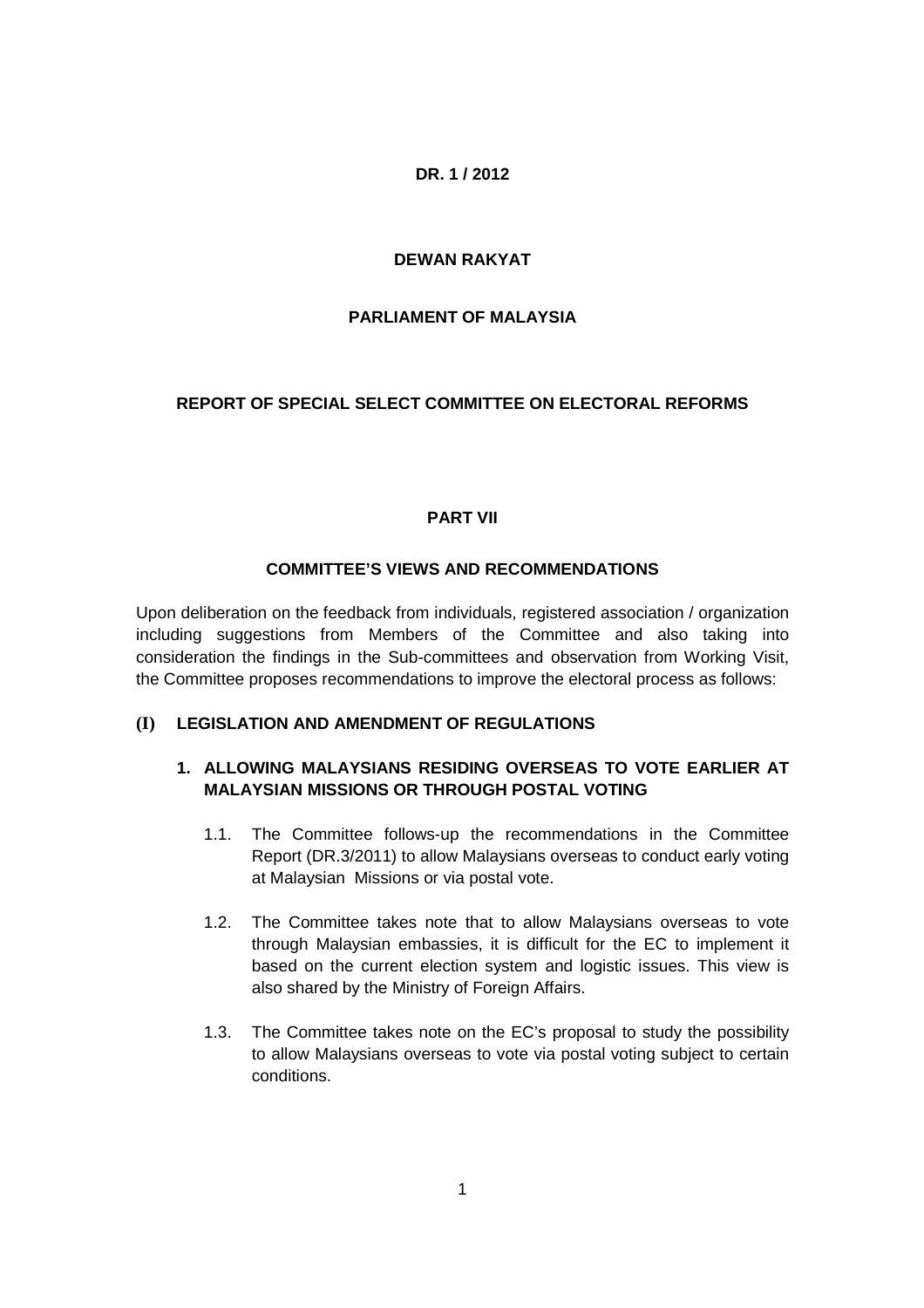- 1.4. The Committee takes note on the conditions proposed by the EC as follows:
	- (a) Already registered as voter; and
	- (b) Must return to Malaysia at least once in five (5) years prior to the date of the application to vote as a postal voter.
- 1.5. The Committees recommends that the EC to hold discussions with parties involved within 3 months from the date of this report being approved by the Dewan Rakyat to ensure that these conditions be enforceable through formulation of related legal framework.
- 1.6. The Committee takes note that this proposal will also involve amendment to Section 16 of the Election Act 1958, Election Offences Act 1954, Elections (Conduct of Election) Regulations 1981, Election (Registration of Voters) Regulations 2002 and Elections (Postal Voting) Regulations 2003.
- 1.7. The Committee recommends that the EC study an alternative procedure which involves the sending of the ballot papers directly to voters overseas and sending back the votes made through Malaysian Missions, where they will be sent directly to the EC's Headquarters for counting of votes and for further process.

## **2. ALLOWING MEDIA PERSONNEL THE RIGHT TO POSTAL VOTING AND EC OFFICERS BEING ALLOWED TO POSTAL VOTING**

- 2.1. The Committee takes note on the suggestions that EC study on the feasibility of allowing media personnel to vote early or to vote by post.
- 2.2. The Committee takes note that procedure of voting for the EC's officers are through postal voting.
- 2.3. The Committee takes note on the statement made by the EC that the media personnel be given the flexibility of postal voting which will be gazette under the Regulation 3(1)(f) Election (Postal Voting) Regulations 2003.
- 2.4. The Committee takes note that all media personnel authorized by their employers to be on duty away from their registered voting locality on election day and wish to vote via post must apply to do so using Form 1 (Application for Postal Ballot Paper) according to Election (Postal Voting) Regulations 2003.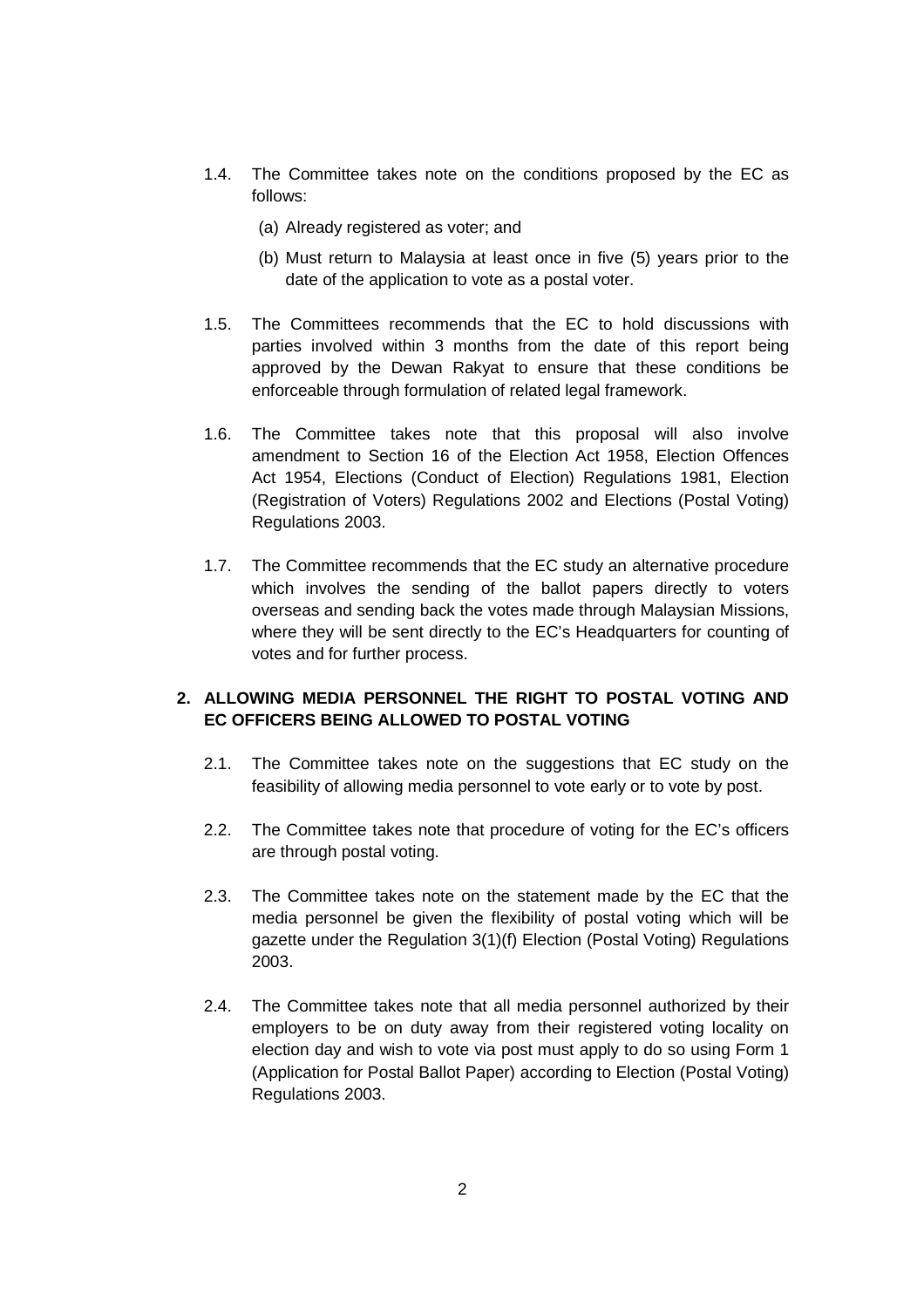- 2.5. The Committee recommends that the EC appoint more election officers from their voting locality to reduce the number of postal vote.
- 2.6. The Committee recommends that the media personnel be given the option of postal voting according to Election (Postal Voting) Regulations 2003.

### **3. OUT-STATION VOTERS**

- 3.1. The Committee follows-up the recommendations made in the Committee Report (DR.3/2011) that the EC provide means of voting outside of registered area especially to those from Sabah and Sarawak and voters from the Peninsular who are working in Sabah and Sarawak to vote any where without having to return to their original registration areas.
- 3.2. The Committee takes note of the EC's difficulties to implement outstation voters to vote outside of his/her registration area as it involves logistic matters, limited manpower and most importantly legal implications does not allow a person to vote in the polling station where his/her name is not registered.
- 3.3. The Committee takes note of the requirements of Article 119 of the Federal Constitution that provides resident in a constituency is entitled to vote in that constituency in any election. While Rule 15 Election (Conduct of Election) Regulations 1981 only allows a voter to vote at the polling station where his/her name has been assigned in the electoral roll.
- 3.4. The Committee takes note that this recommendation requires further study on whether the Federal Constitution needs to be amended regarding the issue of residency and amendments to any other regulations relating to elections.
- 3.5. The Committee recommends that the EC review the available options of voting procedure such as the proposed procedures for Malaysians overseas to vote outside of their registered constituency including advance voting subject to any amendments to related laws.

## **4. ALLOWING MALAYSIANS REACHING AGE OF 20 TO PRE-REGISTER AS VOTERS**

4.1. The Committee takes note that Article 119 of the Federal Constitution allows an eligible citizen to apply to be a registered voter only upon attaining the age of twenty one years.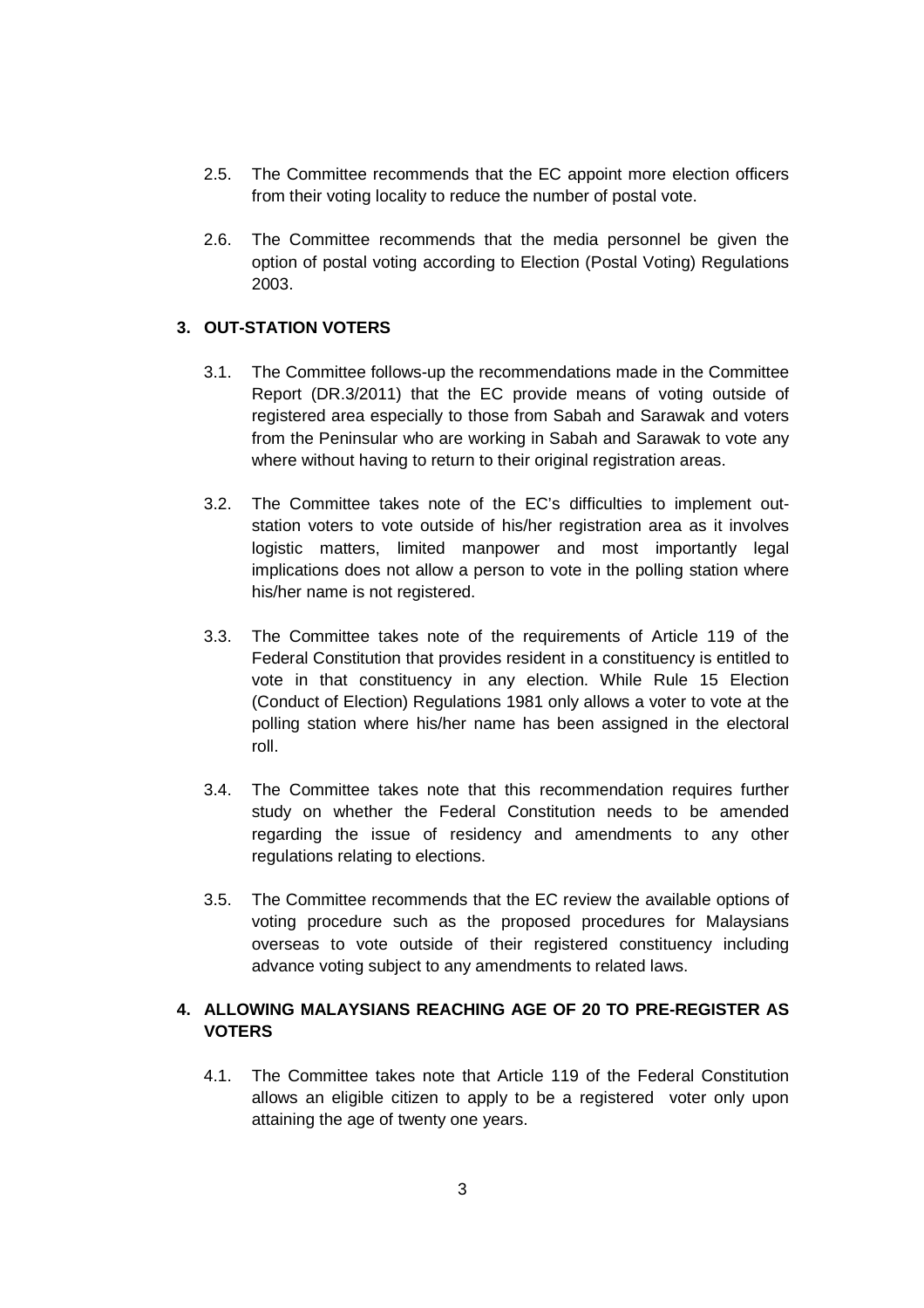- 4.2. The Committee takes note of the proposal to allow pre-registration of a citizen upon attaining the age of 20 years to be registered as a voter and is only allowed to vote when the person has attain the age of 21 years.
- 4.3. The Committee takes note that to enable these recommendations to be implemented, amendments shall be made to Article 119 of the Federal Constitution.
- 4.4. The Committee recommends that the EC study this proposal for implementation within the period of the Thirteenth (13th) Parliament whether such proposal could be implemented.

## **5. DISSOLUTION OF PARLIAMENT**

- 5.1. The Committee takes note that under Clause (3) Article 55 of the Federal Constitution provides that the Parliament, unless sooner dissolved, shall continue for five years from the date of its first meeting and shall then stand dissolved.
- 5.2. The Committee takes note that proposed date for Parliament to be dissolved is stated in the provision of law to facilitate preparation of all parties involved in the election process.
- 5.3. The Committee takes note that the authority to determine the date of the dissolution of Parliament does not lie with the EC according to the law and, also takes note that the EC's purview is only in determining the date of election after the dissolution of Parliament.
- 5.4. The Committee recommends that Parliament can only be dissolved after standing for 4 years and shall be provided by the law.

### **6. CARETAKER GOVERNMENT**

- 6.1. The Committee takes note on the suggestion to establish a caretaker government other than the existing government immediately after the dissolution of Parliament to ensure the country is governed while new government is being formed.
- 6.2. The Committee recommends that the EC prepares a guideline and code of conduct, within 3 months of the date of this report, which applies to any party that carries the function as the caretaker government until a new government is formed both at the federal and the state level.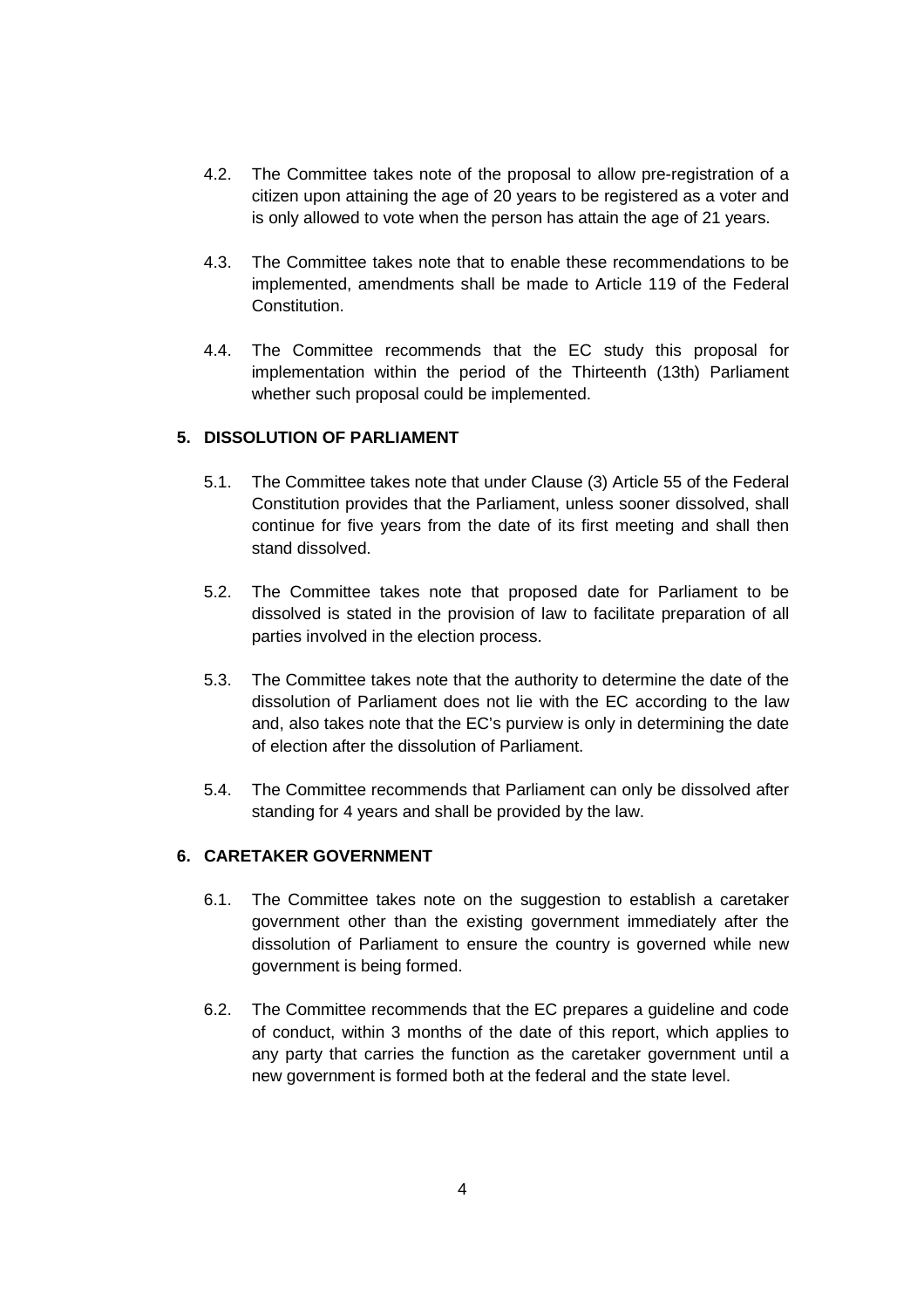## **7. ENFORCING EXISTING LAWS FOR OFFENCES RELATING TO FALSE INFORMATION**

- 7.1. The Committee takes note of the proposal of the enforcement of the existing regulations on offences of giving false information pertaining to an application to register an elector.
- 7.2. The Committee is aware that incidents of false information being given are possible for the following matters:
	- i) change of residential address at National Registration Department; and
	- ii) change of registered address with the EC,

of which, are offences under Act 5 and existing regulations.

- 7.3. The Committee takes note that there are provisions in the Election Offences Act 1954 [Act 5] and National Registration Regulations 1990 that make provisions for any person found convicted of giving false information in matters of voter's registration and change of address in identity card respectively.
- 7.4. The Committee takes note that Election Committee, in its enforcement of Act 5, depends on the co-operation from other enforcement authorities such as police.
- 7.5. The Committee takes note that there are provisions under both Act 5 and Rule 25(1) of National Registration Regulations 1990 for offences of giving false information in application for registration and application for change of address in identity card.
- 7.6. The Committee recommends that additional posts should be created in order to set up a special enforcement team under the Election Commission to enforce laws that are under the purview of Election Commission without depending on other enforcement authorities.

### **(II) ENHANCEMENT OF ELECTION PROCESS**

#### **8. LONGER CAMPAIGNING PERIOD**

8.1. The Committee takes note of the sub-regulation 3(1) Election (Conduct of Election) Regulations 1981 provides a minimum of 7 days for the purpose of campaigning.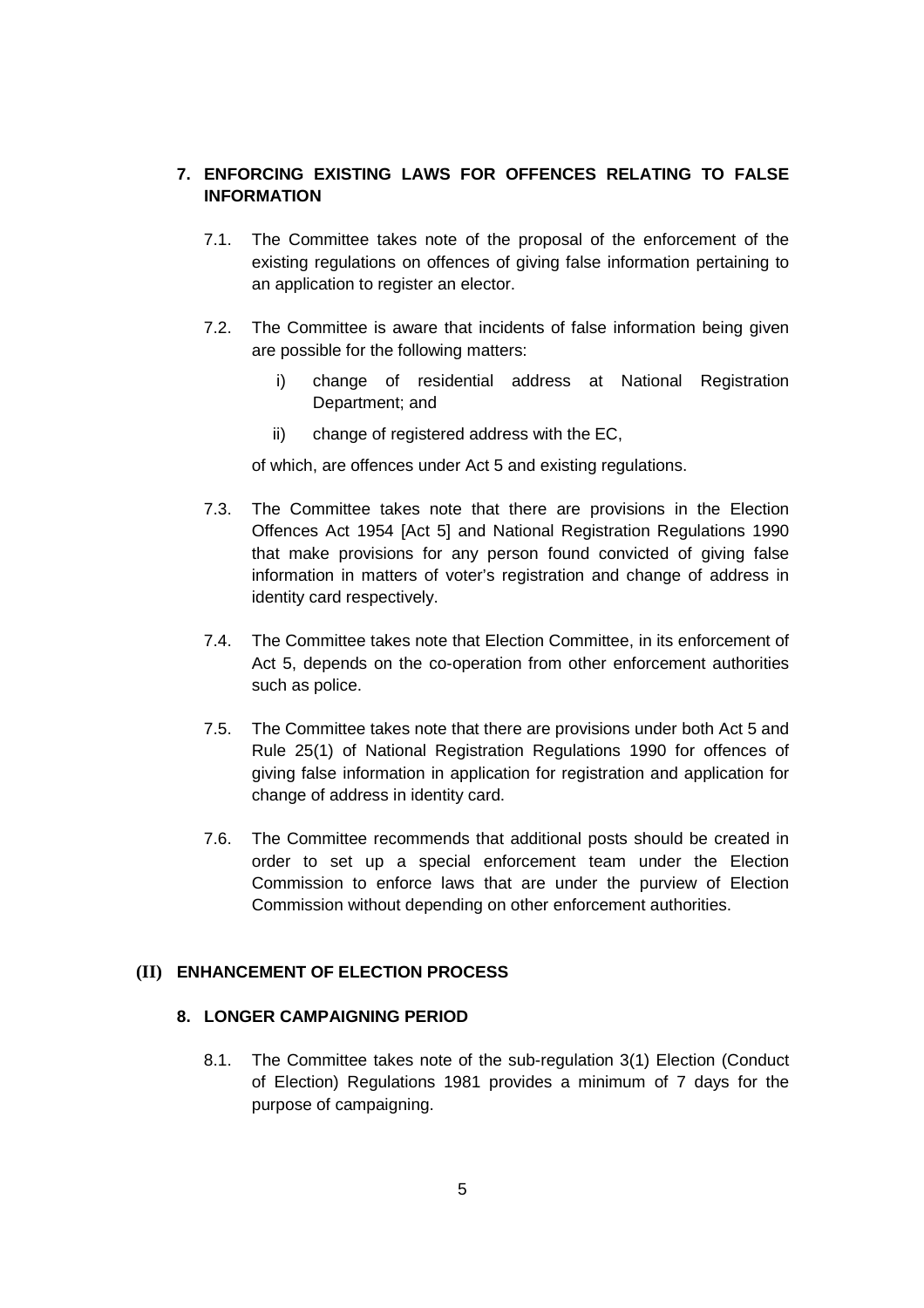- 8.2. The Committee takes note of the proposal that Election Commission should prescribe a longer campaigning period during an election to allow longer time for campaigning while at the same time, for matters of returning of postal votes to be duly implemented.
- 8.3. The Committee takes note of the different opinion that a campaigning period which is too long can cause difficulties to campaigning activities in some remote areas in a constituency besides high costs.
- 8.4. The Committee recommends EC to consider all opinions to prescribe a campaigning period which is not less than 10 days in accordance to the provisions of the laws.

### **9. FREE AND FAIR MEDIA ACCESS**

- 9.1. The Committee takes note of the proposal that free and fair media access should be given to all parties and candidates who stand for election.
- 9.2. The Committee is aware that Ministry of Information, Communication and Culture is ready to give fair access to all parties and candidates under EC's monitoring.
- 9.3. The Committee recommends that EC should look into Clause (2) of Article 115 of the Federal Constitution that EC can request public authorities to give assistance that is practical to the Commission in the discharge of its duties, the public authorities include the Ministry and agency that is related to matters of free and fair media access for all parties and candidates who stand for an election.

### **(III) ENHANCEMENT OF ELECTORAL ROLL**

### **10. CONTINUOUS CLEANING OF THE ELECTORAL ROLL**

- 10.1. The Committee follows up the recommendation in the Committee Report (DR. 3/2011) that MIMOS should verify the electoral roll with the cooperation from Election Commission and National Registration Department.
- 10.2. The Committee takes note that the outcome of the verification done by MIMOS shows that there is a continuous effort of cleaning up the electoral roll by the Election Commission with the co-operation from National Registration Department. The outcome of the verification done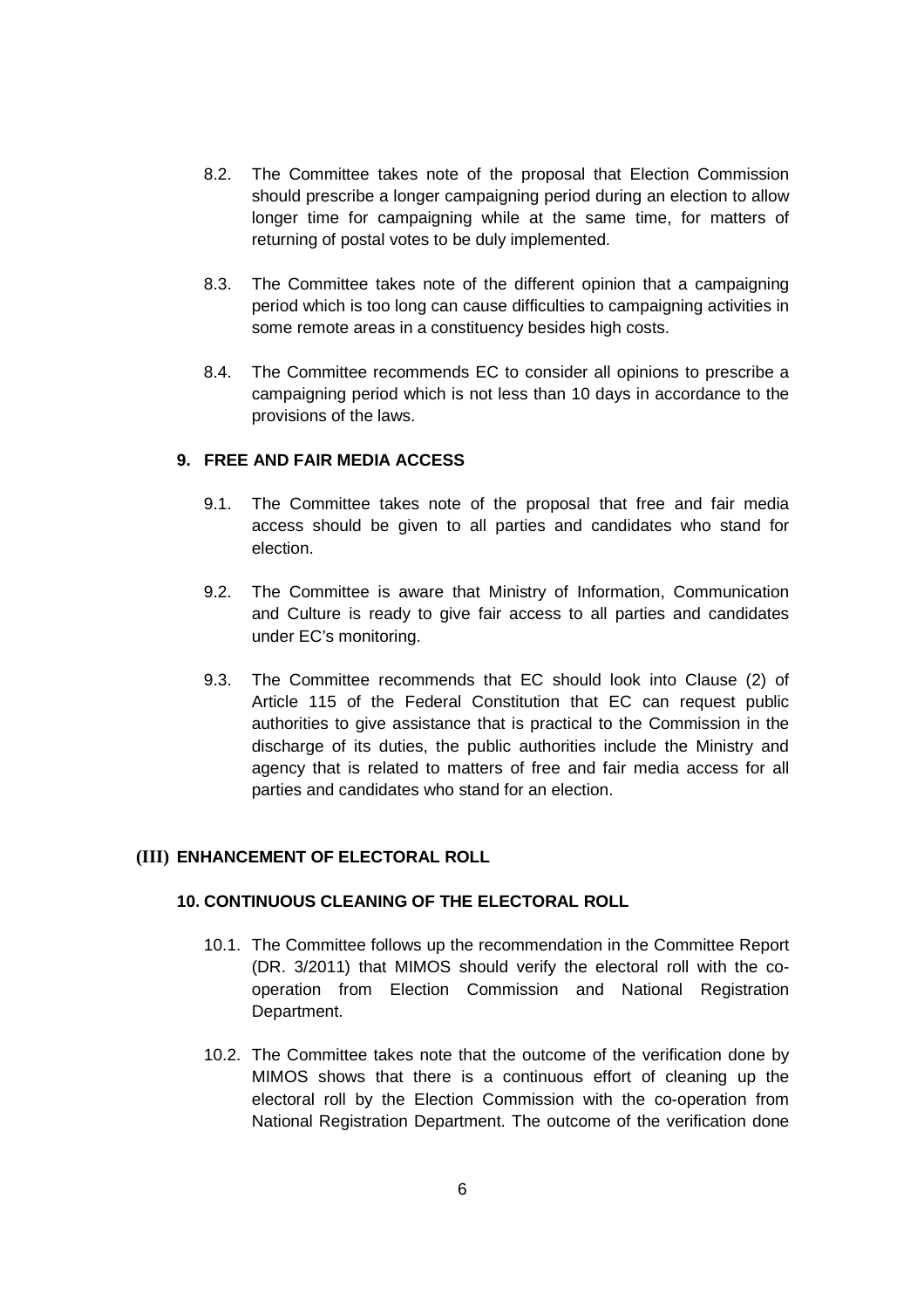by MIMOS shows that there is no duplication of registration for each 12 digit identity card number (KP12) issued by the National Registration Department.

- 10.3. The Committee takes note that some police and military personnel have not yet applied for MyKad or MyTentera. As at 20 March 2012, there are 483 records of police and 653 records of military personnel in the electoral roll of EC that are yet to have KP12 number.
- 10.4. The Committee recommends that Royal Malaysian Police and Malaysian Armed Forces to monitor and take actions on matters referred to in paragraph 10.3 within 60 days from the date of the tabling of this report in Dewan Rakyat (House of Representatives).
- 10.5. The Committee also recommends that Election Commission should give priority to continuous efforts of cleaning up the electoral roll with the cooperation from National Registration Department to ensure that the electoral roll that is to be used for any election is reliable and of high quality in terms of authenticity and integrity of the information (updated, etc.)
- 10.6. The Committee recommends that an independent agency such as MIMOS should assist in checking the electoral roll continuously in order to enhance the cleaning of the electoral roll.
- 10.7. The Committee recommends that a Parliamentary Select Committee should be set up to monitor and observe all the work of checking and cleaning of electoral roll as proposed in the above paragraph 10.2 and to carry out other duties that are referred to that Committee.

## **11. MONITORING OF THE ELECTORAL ROLL REGARDING VOTERS WITH THE SAME ADDRESS**

- 11.1. The Committee takes note that the outcome of the verification by MIMOS finds that 324 addresses have more than 100 registered voters and 938 addresses have between 51-100 registered voters. In the observation by the Sub-committee of Enhancement of Electoral Roll, the factors contributing to such situations are as follows:
	- i) incomplete address;
	- ii) address that is too general, i.e. the use of 'village', 'flat', 'long-house', 'road' without any detail on house number, most of which, are addresses in rural areas;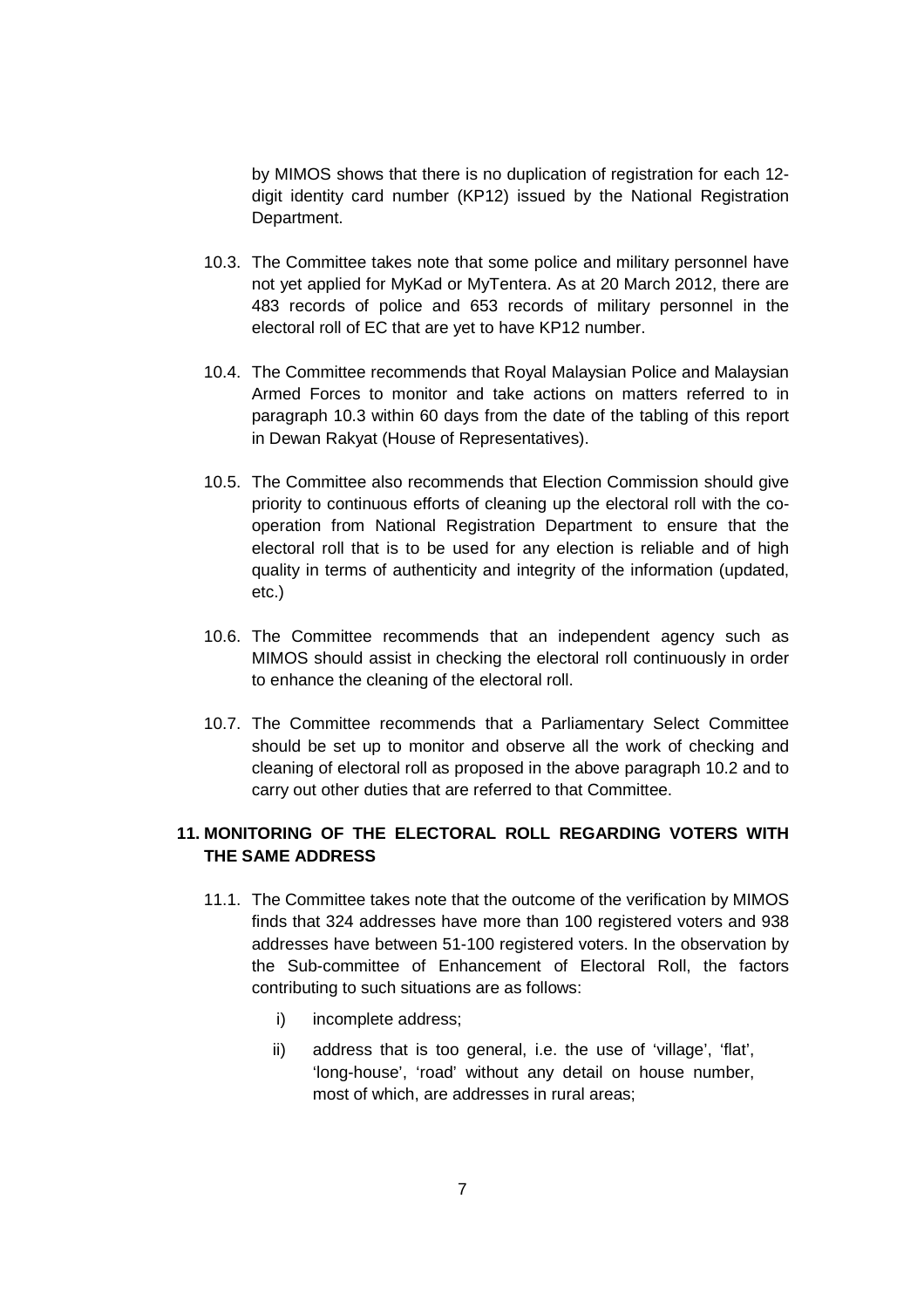- iii) shared address such as address of place of origin/birth or address of rented house which is not updated after moving to another place; and
- iv) "borrowed" address, an address used by a voter to enable him/her to be registered in one particular area that they want to be registered at.
- 11.2. The Committee recommends that EC should display within the period of 45 days from the date of the tabling of this report the list of voters whose addresses are doubtful to have been used by more than 50 voters using one/same address so the voters involved can be aware of it and come forward to EC to enable updating and cleaning of electoral roll.
- 11.3. The outcome of the exercise has to be reported to the Committee as proposed in the paragraph 10.7.

## **12. ALLOWING OBJECTION THROUGH COMPLAINT OR FEEDBACK FROM POLITICAL PARTY, NON GOVERNMENTAL ORGANIZATION AND OTHERS ON THE CERTIFIED ELECTORAL ROLL**

- 12.1. The Committee takes note of the proposal of allowing objections to electoral roll acknowledged through complaint or feedback from political party, non-governmental organization and others.
- 12.2. The Committee takes note that the existing regulations only allow objection be made against the elector's name that is on display in the Supplementary Electoral Roll.
- 12.3. The Committee takes note that the electoral roll that has been verified can be removed on the basis of death and stripped or denied of citizenship after the Chief Registrar is satisfied with the reason by the relevant authorities.
- 12.4. The Committee takes note that the EC has no power to delete names of voters who have been verified from the electoral roll or to transfer voters from one constituency to another merely based on complaints.
- 12.5. The Committee recommends a provision of the law to empower the EC to remove the names of verified voters from the Principal Electoral Roll (DPI) or to transfer voters of a constituency to another based on the complaint by the public with valid proof.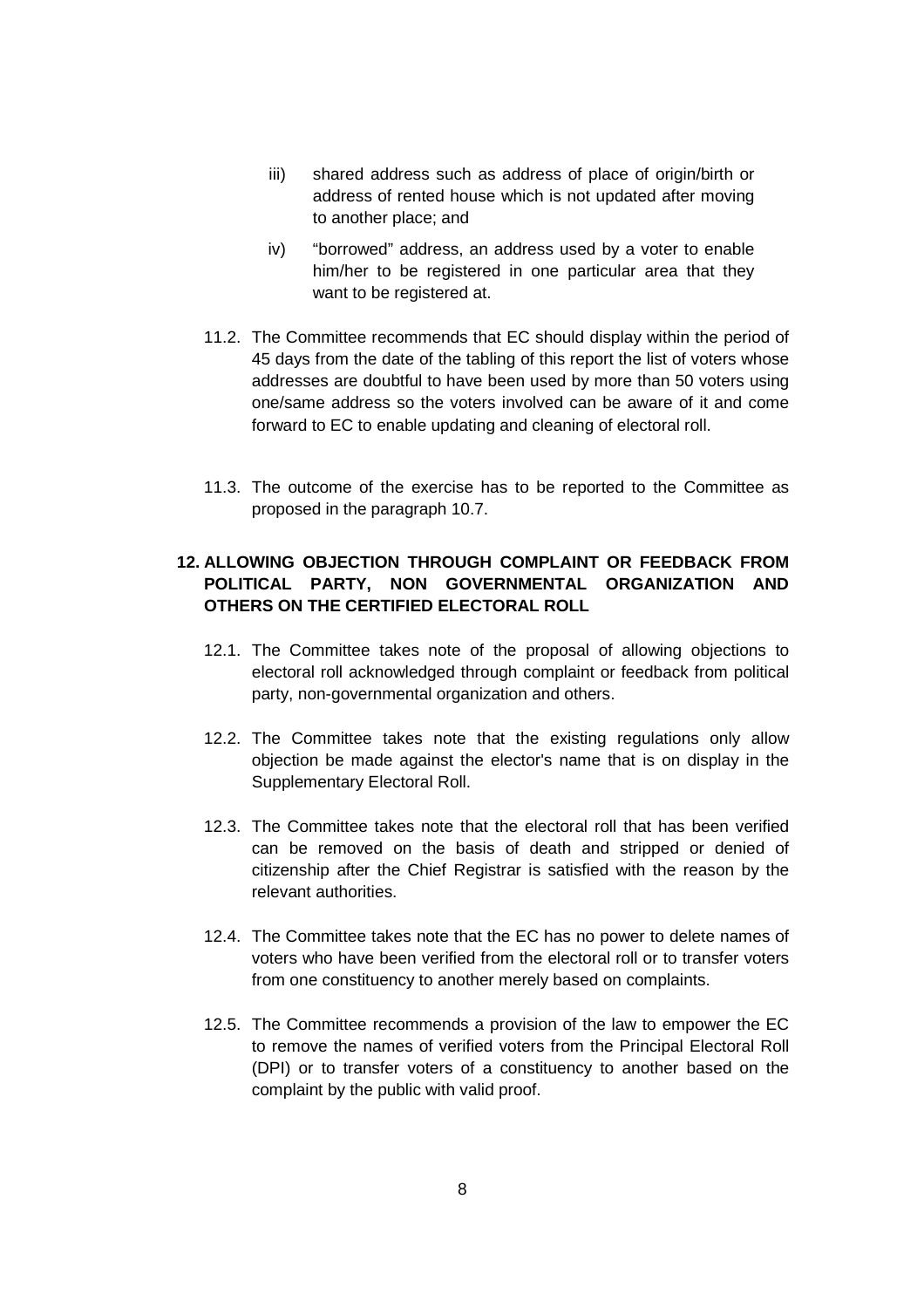#### **13. STUDY TOWARDS AUTOMATIC REGISTRATION**

- 13.1. The Committee takes note of the proposal to implement automatic voter registration for citizens aged 21 years.
- 13.2. The Committee takes note that the proposal to implement Automatic registration requires amendment of Article 119 of the Federal Constitution and relevant regulations.
- 13.3. The Committee takes note that this proposal has a good basis, but it can only be implemented in the long run in view that overall cleaning of the electoral roll must be conducted first. Further investigation on the dubious electoral roll as raised in Sabah and recommendations by the Committee pertaining to the setting up of the Royal Commission of Inquiry should be implemented to gain the trust by all quarters before implementing the automatic registration.
- 13.4. The Committee recommends that the EC to study and take action within 12 months to allow this proposal to be implemented in the future.

# **14. ALLOWING USE OF ADDRESS OTHER THAN PERMANENT ADDRESS AS ON IDENTITY CARD TO DETERMINE CONSTITUENCY OF AN ELECTOR**

- 14.1. The Committee takes note of the current scenario where the number of voters in rural areas in Sabah and Sarawak has reduced due to migration of youths to urban areas to gain employment.
- 14.2. The Committee takes note of the proposal of using the address other than the address stated in the identity card to determine the constituency of an elector.
- 14.3. The Committee takes note that if the proposal is implemented, the implication are as follows:
	- i) If the address used is different from the address stated in the identity card, there is the possibility that the address cannot be verified by any legal documentation;
	- ii) It is possible that the person who is registered uses the address that he/she does not reside at; and
	- iii) It is possible that there is an increase in protest against the Supplementary Electoral Roll on the grounds that the person is not residing at the registered address if he/she is not using the address stated on the identity card.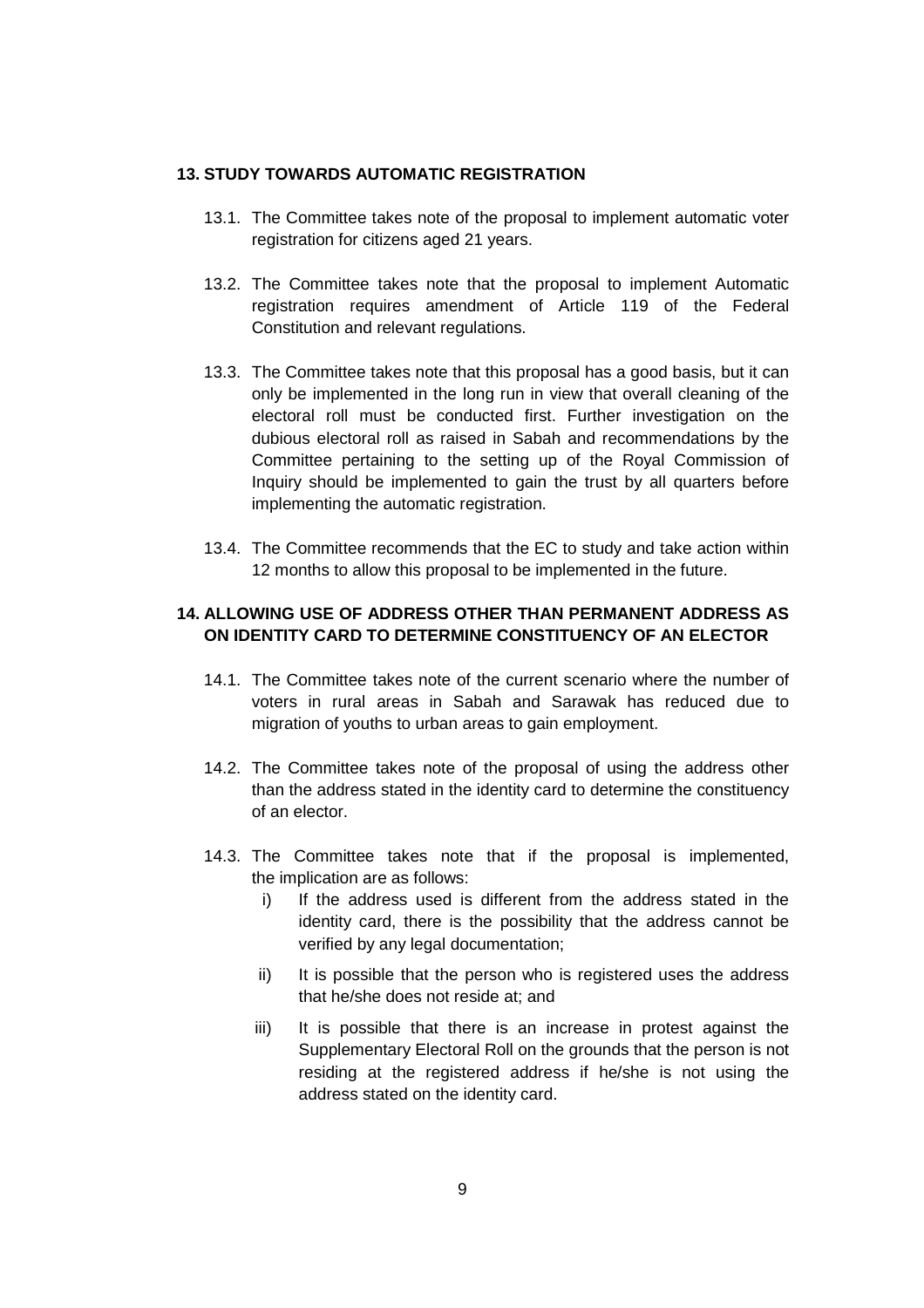- 14.4. The Committee takes note that citizens who are eligible to register have the right to choose to register in any area according to their latest address stated in the identity card. It is the responsibility of any individual to change the address on his/her identity card at the NRD if he/she has moved to another address. EC has no authority to change the registration of any person if the person refuses to change the address on his /her identity card.
- 14.5. The Committee recommends that political parties should play a role in advising the voters to change their address with NRD before registering as new voters or change the address of the polling stations at the EC.
- 14.6. The Committee also recommends that the EC to review procedures and implications of the regulations practiced in other countries that allow voters to choose between a permanent address (village of origin or place of birth) or place of employment as address for voter's registration, particularly in Sabah and Sarawak.

### **(IV) STRENGTHENING THE EC**

### **15. EMPOWERING THE EC**

- 15.1. The Committee takes note of the establishment of the EC under Article 114 of the Federal Constitution which consists of seven (7) members who are appointed by the King, after consultation with the Conference of Rulers', with regard to the importance of securing public confidence.
- 15.2. The Committee takes note of the views and feedback that questions the independence of the EC.
- 15.3. The Committee recommends that in order to counter the allegation that EC is not independent; the appointment of the Chairman, Deputy Chairman and members of the EC shall be conducted similar to the appointments of Federal Court, Court of Appeal and High Court judges.
- 15.4. The Committee also recommends that the EC be given the authority to manage its own budget and be directly responsible to Parliament to ensure its objectiveness is not questioned.
- 15.5. The Committee also recommends a Service Commission to be set up for the purpose of appointing EC's own officers and create a specialized scheme of service.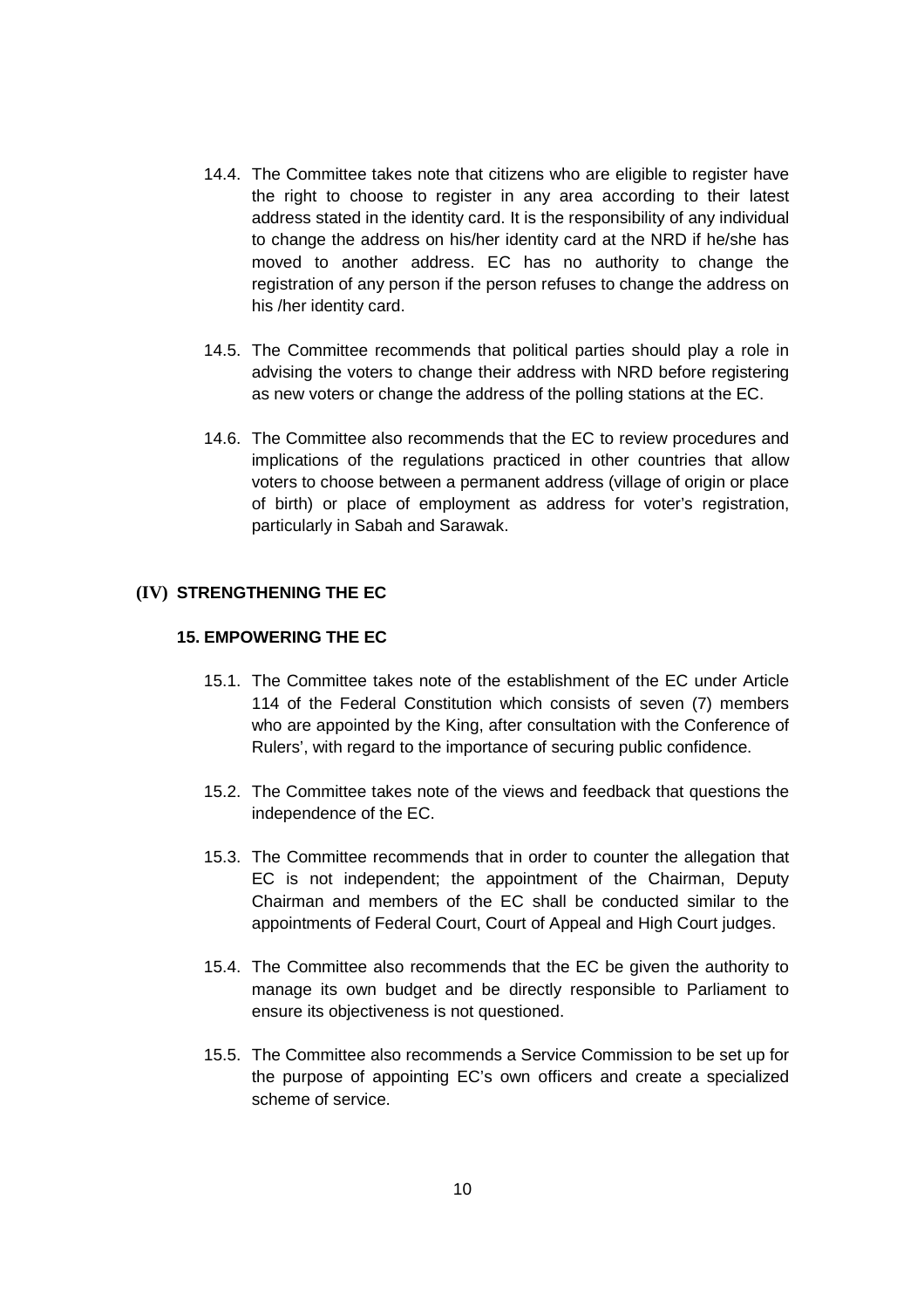#### **16. RESTRUCTURING AND STRENGTHENING THE EC**

- 16.1. The Committee takes note that the EC, in carrying out the functions under Article 113 of the Federal Constitution, needs the assistance from other authorities. The power to obtain this assistance is provided under Clause (2) of Article 115 of the Federal Constitution and appointment of officers made under the Election Act 1958.
- 16.2. The Committee takes note of the limited human resource in the EC and dependence of the EC on other parties in carrying out its functions.
- 16.3. The Committee takes note of the observations made during its Working Visit to UK, Germany and Denmark, that the three main functions of EC are carried out by separate bodies.
- 16.4. The Committee recommends that based on the extensive work load and functions, EC should be restructured enabling enforcement of election laws by having EC's own enforcement body and reduce dependency on other parties. EC needs to increase its manpower requirements and upgrading of posts and to be provided with adequate financial allocation in line with EC's roles, responsibilities, burdens and current challenges.

#### **17. EXPANDING THE ELECTION ACADEMY**

- 17.1. The Committee takes note of the existence of the Election Academy since 2007 with limited human resource, financial allocation and facilities in conducting its functions including education to voters, awareness and training to election officers.
- 17.2. The Committee takes note of the need to enhance the Election Academy by increasing human resources, financial allocation and construction of a building equipped with training facilities similar to other government training centers.
- 17.3. The Committee recommends the Government to increase human resources, financial allocation and facilities to the Elections Academy to ensure its objectives are met effectively and particularly in educating all parties including citizens on their right to vote.
- 17.4. The Committee also recommends that an Advisory Board to consist of representatives from political parties and Non Governmental Organizations should be set up to assist the Election Academy.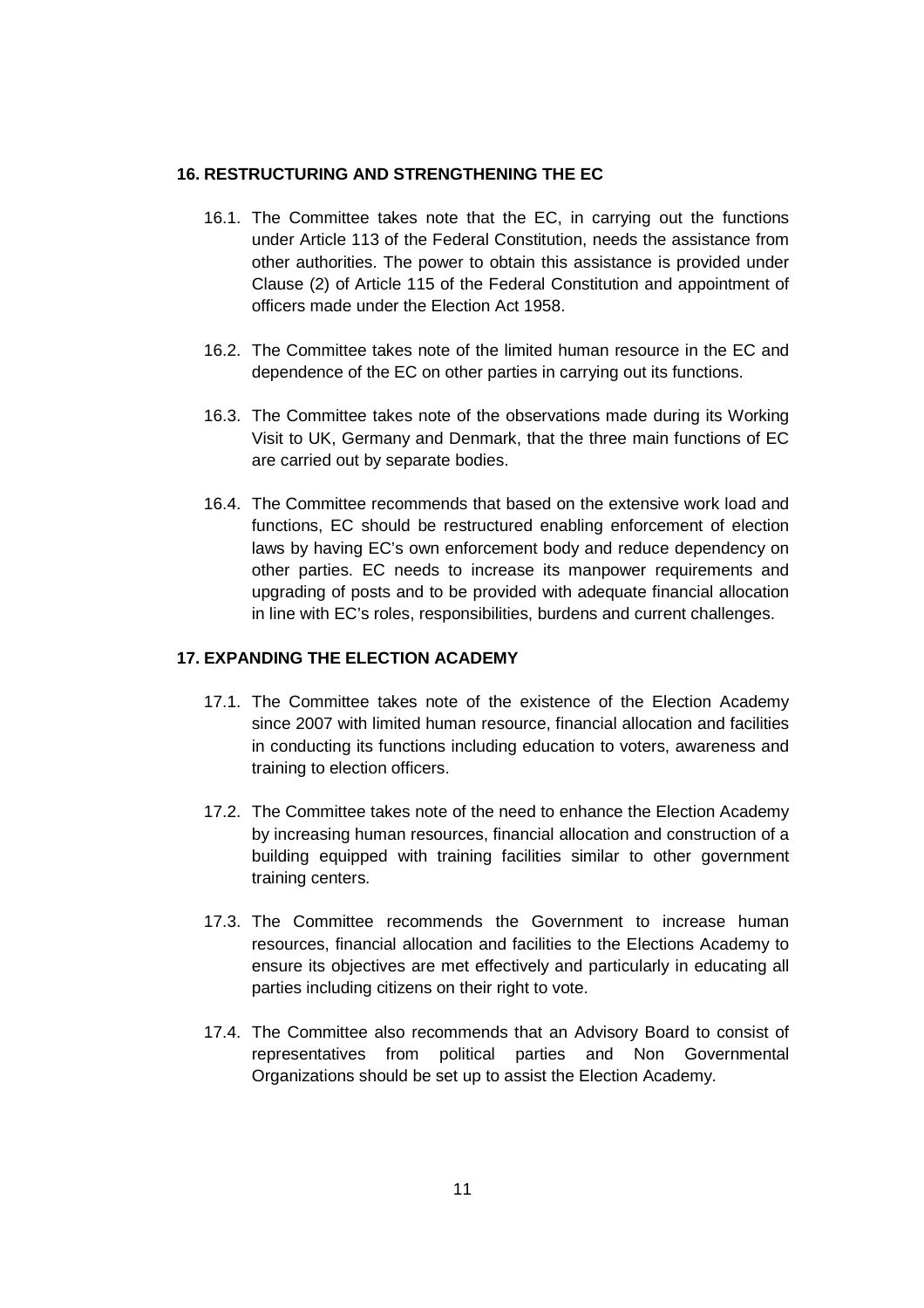#### **18. SEPARATION OF EC's MAIN FUNCTIONS**

- 18.1. The Committee takes note that the three main functions of EC under Article 113 of the Federal Constitution are to conduct elections, prepare and revise electoral rolls for such elections and undertake reviews of constituencies.
- 18.2. The Committee recommends that as a long term measure, the proposed three responsibilities of the EC i.e. to conduct elections, prepare and revise electoral rolls for such elections, reviews of constituencies should be handled by three independent bodies.

### **(V) DELINEATION, POLITICAL FUNDING AND ALTERNATIVE SYSTEMS**

# **19. DISTRIBUTION OF SEATS FOR SABAH AND SARAWAK IN THE HOUSE OF REPRESENTATIVES**

- 19.1. The Committee takes note that there was a proposal on the number of seats in the House of Representatives to be balanced between the Peninsular with Sabah and Sarawak as provided in the Inter-Government Committee (IGC) document on the establishment of Malaysia, which stated Sabah, Sarawak and Singapore would have 34 percent of the seats in the House of Representatives for any one term.
- 19.2. The Committee takes note of the proposal that 34 percent allocation of seats in the Dewan Rakyat to ensure a balanced power which can be used by any representative of Sabah and Sarawak to safeguard their voice and interest involving all legislative matters.
- 19.3. The Committee recommends that a detailed study to be conducted on the above proposal for it to be implemented by taking into consideration the principle in the formation of Malaysia.

### **20. BALANCED DELINEATION OF CONSTITUENCIES**

- 20.1. The Committee takes note of the proposed review on delineation of parliamentary and state constituencies by taking into account a balanced number of voters including rural weightage and also to fulfill the principle of 'One Person, One Vote'.
- 20.2. The Committee recommends that the EC reviews the Thirteenth Schedule of the Federal Constitution to give full meaning to the principle of "One Person, One Vote" and restore the rural weightage.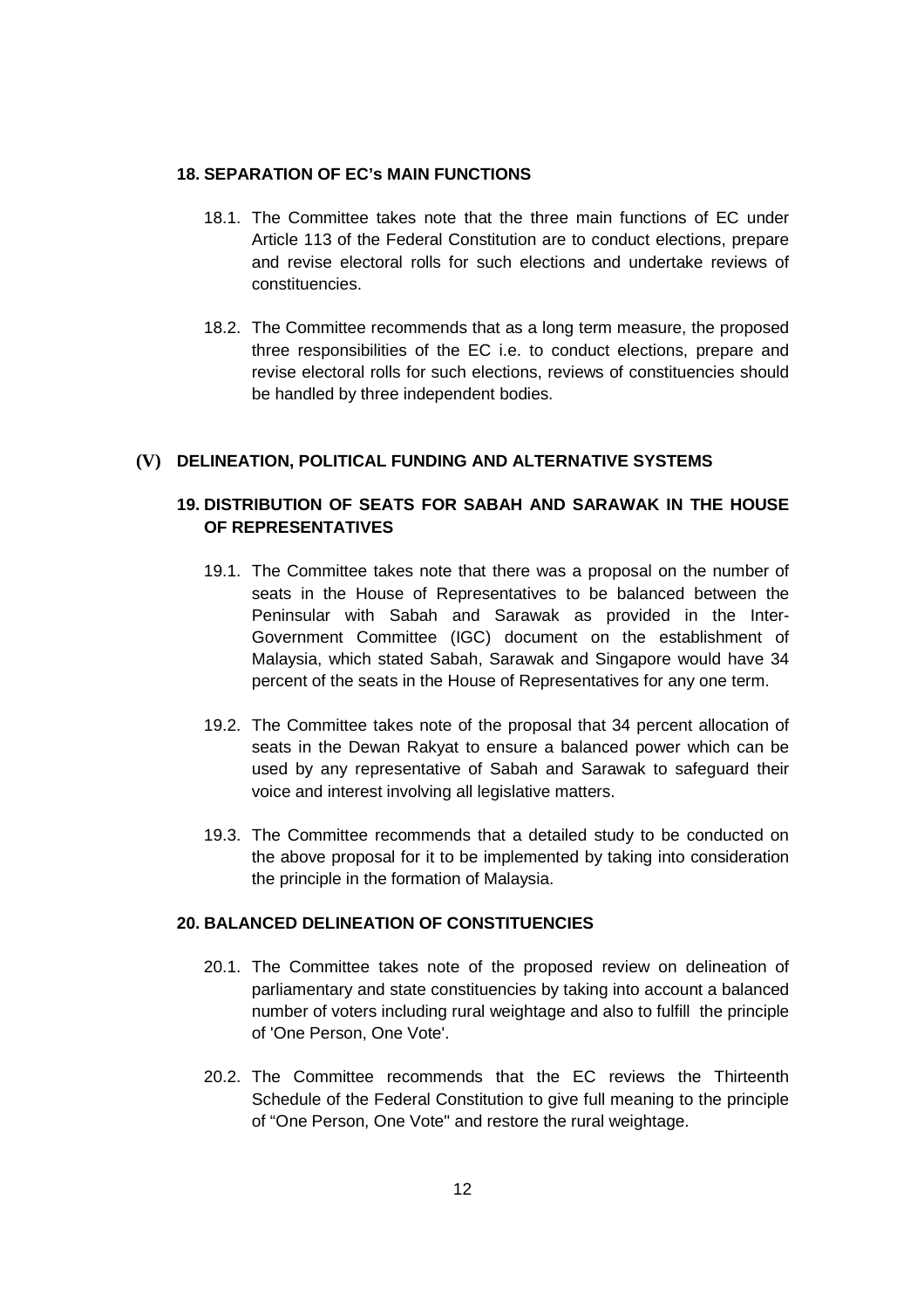20.3. The Committee recommends that the EC determines a fair and equitable formula based on a fixed principle in determining the number of voters in a constituency, to ensure that there are no huge disparities among other areas in the state.

# **21. ALLOCATION OF FUNDS TO POLITICAL PARTIES**

- 21.1. The Committee takes note of the proposal to the Government to allocate funds for political parties according to the number of seats won in the election, in the effort to revitalize democracy in the country and to tackle corruption by politicians during election.
- 21.2. The Committee also takes note that an implementation mechanism needs to be studied thoroughly since it involves financial implications to the Government as well as amendments to the law. This proposal should be given due consideration to be implemented in the long run.
- 21.3. The Committee takes note of the recommendation for each political party to declare any contributions received from any source during the election campaign.
- 21.4. The Committee recommends that the Government allocate funds and formulates an appropriate formula for the political parties and candidates that win in the elections, according to the total number of seats won and number of votes obtained, based on a 50 percent distribution for the seats won and another 50 percent for votes obtained, subject to the amendment of the relevant laws as well as the procedure to be determined.

### **22. NEW ELECTION SYSTEM**

- 22.1. The Committee takes note that the electoral system practiced in Malaysia since Independence until now is Simple Majority System (First-Past-The-Post).
- 22.2. The Committee takes note of the proposal to improve the existing Simple Majority System (First-Past-The-Post) or study any other electoral system such as a mixture of system (First-Past-The-Post and Proportionate Representation) or a Proportionate Representation System.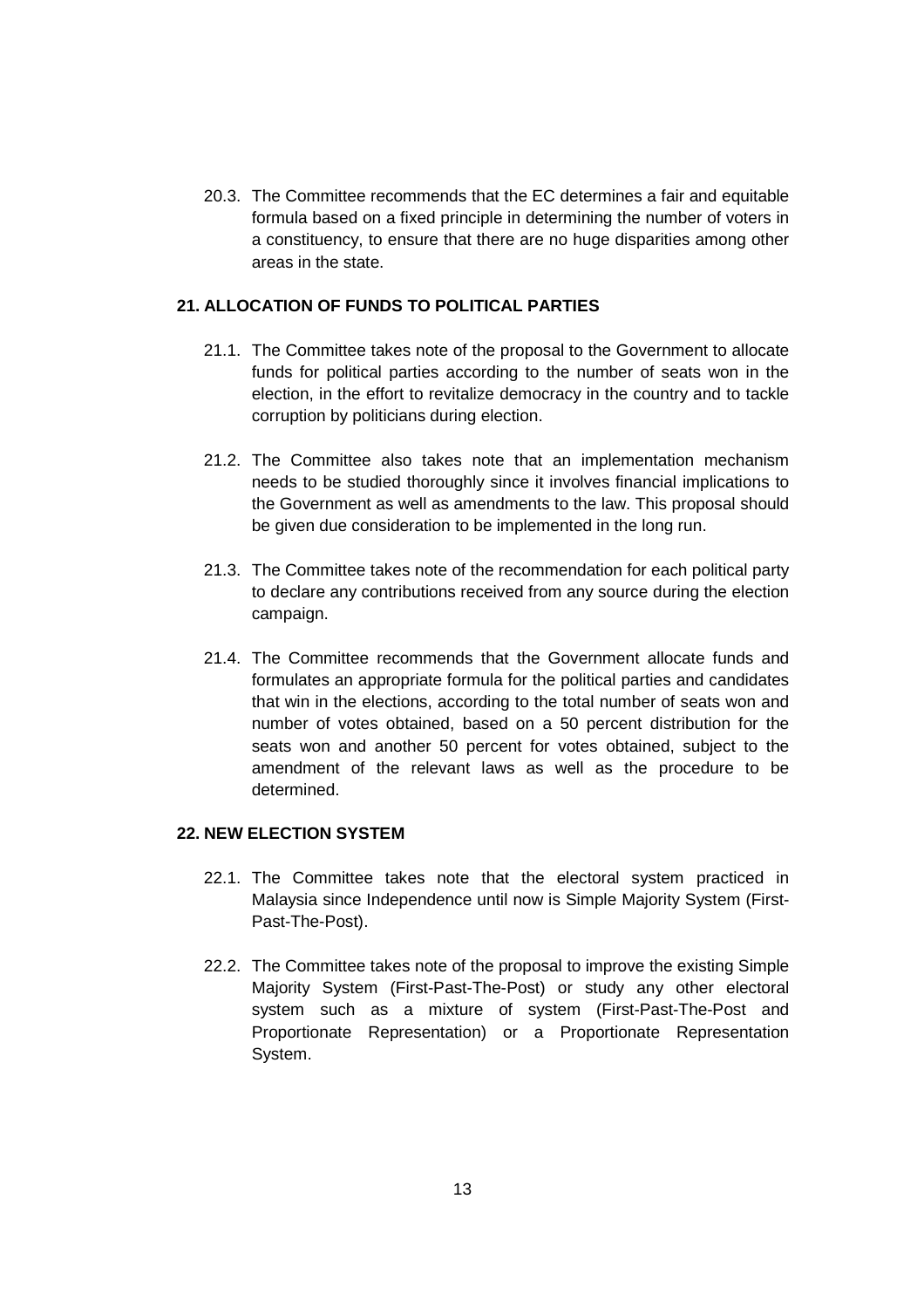22.3. The Committee recommends that EC should study how to improve the current simple majority or first-past-the-post system as this proposal involves policy which needs to be considered by the Government and report back to the Committee as in paragraph 10.7.